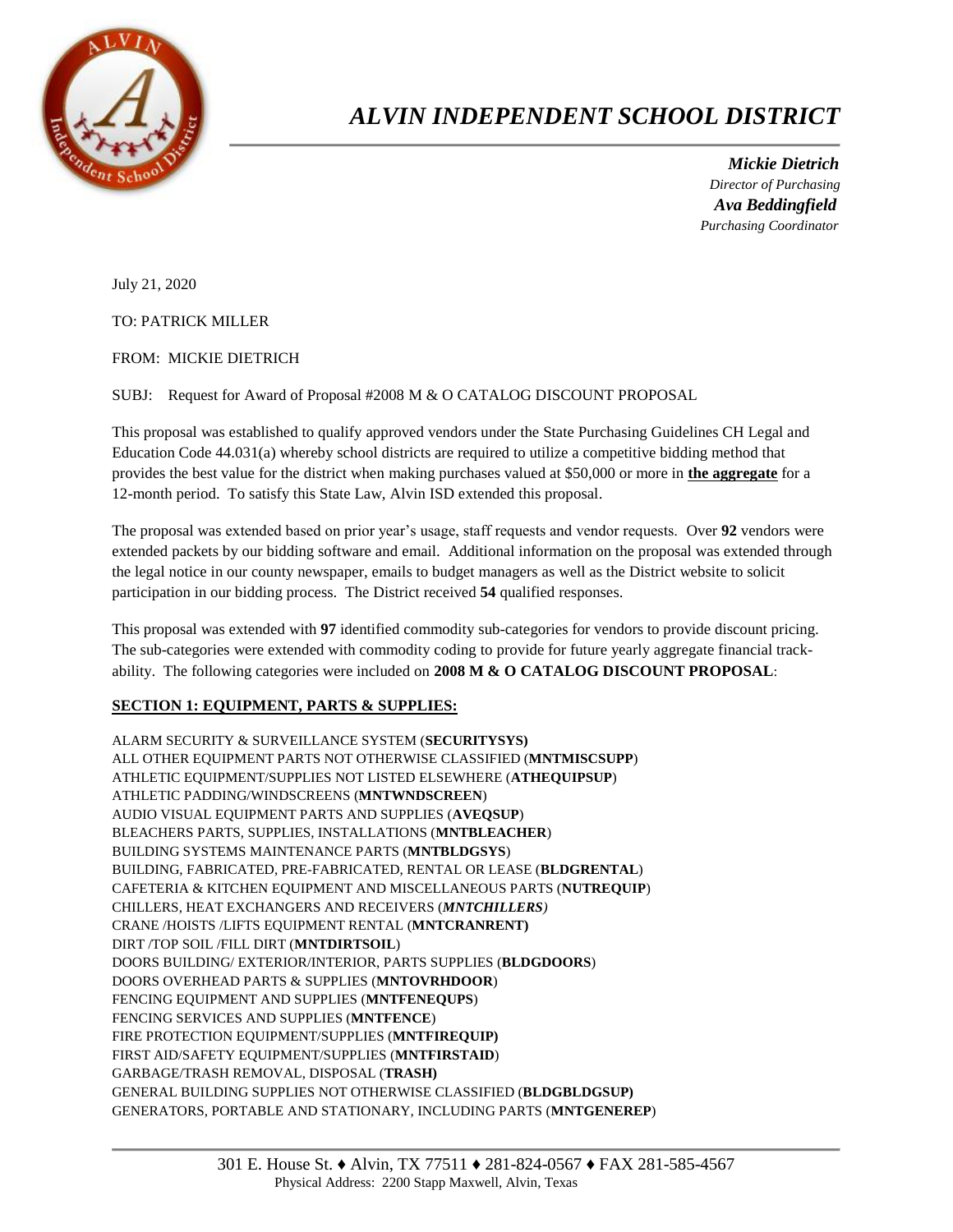GLASS & MIRROR PARTS & SUPPLIES (**MNTGLASS**) GOLF CARTS, ALL TERRAIN VEHICLES (**MNTATVCART**) HARDWARE / RELATED ITEMS, CASTERS, HINGES, GLIDES (**MNTHARDWARE**) HVAC, FILTERS (**MNTHVACFILTERS)** HVAC, PARTS AND SUPPLIES (**MNTHVACEQUIP***)* ICE MACHINES **(ICE\_MACH\_PURCH)** INDUSTRIAL COMMERCIAL AND PROFESSIONAL EQUIPMENT AND SUPPLIES (**MNTINDUSTEQIP**) INDUSTRIAL EQUIPMENT RENTAL OR LEASE (**MNTINDUSTRENT**) INTERCOM SYSTEMS, OFFICE (**TECINTERCOM)** JANITORIAL EQUIPMENT PARTS AND REPAIR (**MNTEQUIPREP**) LANDSCAPING SHRUBS AND FLOWERS (**GRNSHRUBS**) LAWN CHEMICALS /FERTILIZERS /INSECTICIDES /PESTICIDES (**GRNFERTCHEM**) LAWN EQUIPMENT/PARTS/SUPPLIES (**GRNEQUIPART**) LOCKERS PARTS, SUPPLIES, INSTALLATIONS (**LOCKERSPART**) LOCKSMITH PARTS AND TOOLS (**MNTLOCKPART**) LUMBER, PLYWOOD, PARTICLEBOARD, ALL KINDS (**MNTLUMBER**) MAINTENANCE - ELECTRICAL SUPPLIES/PARTS (**MNTELEEQUIP)** MAINTENANCE SMALL POWERED AND NON-POWERED (**MNTTOOLS**) MAINTENANCE MACHINERY EQUIP &SUPPLIES NOT OTHERWISE CLASSIFIED (**MNTMACHINER**) MATERIAL HANDING EQUIPMENT MAINTENANCE (**MNTPALLFORK)** MULCH /SOIL CONDITIONERS /COMPOST (**MNTDIRTSOIL**) OTHER TESTING EQUIPMENT NOT OTHERWISE CLASSIFIED (**MNTMNTREPEQ**) OVERHEAD DOOR PARTS & SUPPLIES, (**MNTOVRHDPTS)** PARK AND PLAYGROUND EQUIPMENT (**PLAYGROUND**) PAVING/RESURFACING, ALLEY AND PARKING LOT (**MNTPRKNGLOT**) REFRIGERATION EQUIPMENT & ACCESSORIES, TUBING, FITINGS (**MNTREFRIDG**) SIGNAGE & GRAPHICS INTERIOR/EXTERIOR (**BLDGSIGNAG)** SWIMMING POOLS, EQUIPMENT, AND SUPPLIES (**MNTPOOLEQP**) WELDING SUPPLIES (**MNTWELDSUPP**) WINDOW COVERINGS AND ACCESSORIES (**MNTWINDOW**)

## **SECTION 2: INSTALLATION & REPAIR SERVICES:**

AIR DUCT CLEANING SERVICES (**MNTAIRDUCT**) ASBESTOS ABATEMENT, MAINTENANCE (**MNTABATEMENT**) BLDG PROG - CONSTRUCTION - CANOPIES/CARPORTS (**BLDGSHADE**) BLEACHERS PARTS, SUPPLIES, INSTALLATIONS (**MNTBLEACHER**) BORING, DRILLING, TESTING AND SOUNDINGS (**BLDGBORDRILL**) CABLE CONSTRUCTION (**MNTCABLE**) CAFETERIA/KITCHEN EQUIPMENT MAINTENANCE, REPAIR & MONITORING (**NUTREQUIPMTC**) CARPENTRY SERVICES (**MNTCARPENT**) CONCRETE SERVICES (**MNTCONCRETE**) DEMOLITION SERVICES (**BLDGCEMOLIT**) DOOR INSTALLATION, MAINTENANCE AND REPAIR (**SERVDOORINT**) ELECTRICAL SERVICES (**MNTELECTRIC**) ELEVATOR MAINTENANCE SERVICES (**MNTELEVMNT**) FENCING SERVICES AND SUPPLIES (**MNTFENCE**) FIRE AND/OR WATER DAMAGE RESTORATION SERVICES (**MNTRESTOR**) FLOORING SERVICES (**MNTFLOORING**) GARBAGE/TRASH REMOVAL, DISPOSAL AND/OR TREATMENT **(UTILITYTRASH**) GLASS AND GLAZING SERVICES (**MNTGLAZING**) GLASS REPLACEMENT, MAINTENANCE AND REPAIR (**MNTGLASS**) HEATING, AIR CONDITIONING & VENTILATION MAINT & REPAIR (**MNTHVACMNTR**) ICE MACHINE MAINTENANCE & REPAIR (**ICE\_MACH\_SVC-RPS**) INDUSTRIAL EQUIPMENT RENTAL OR LEASE (**MNTINDUSTRENT**)